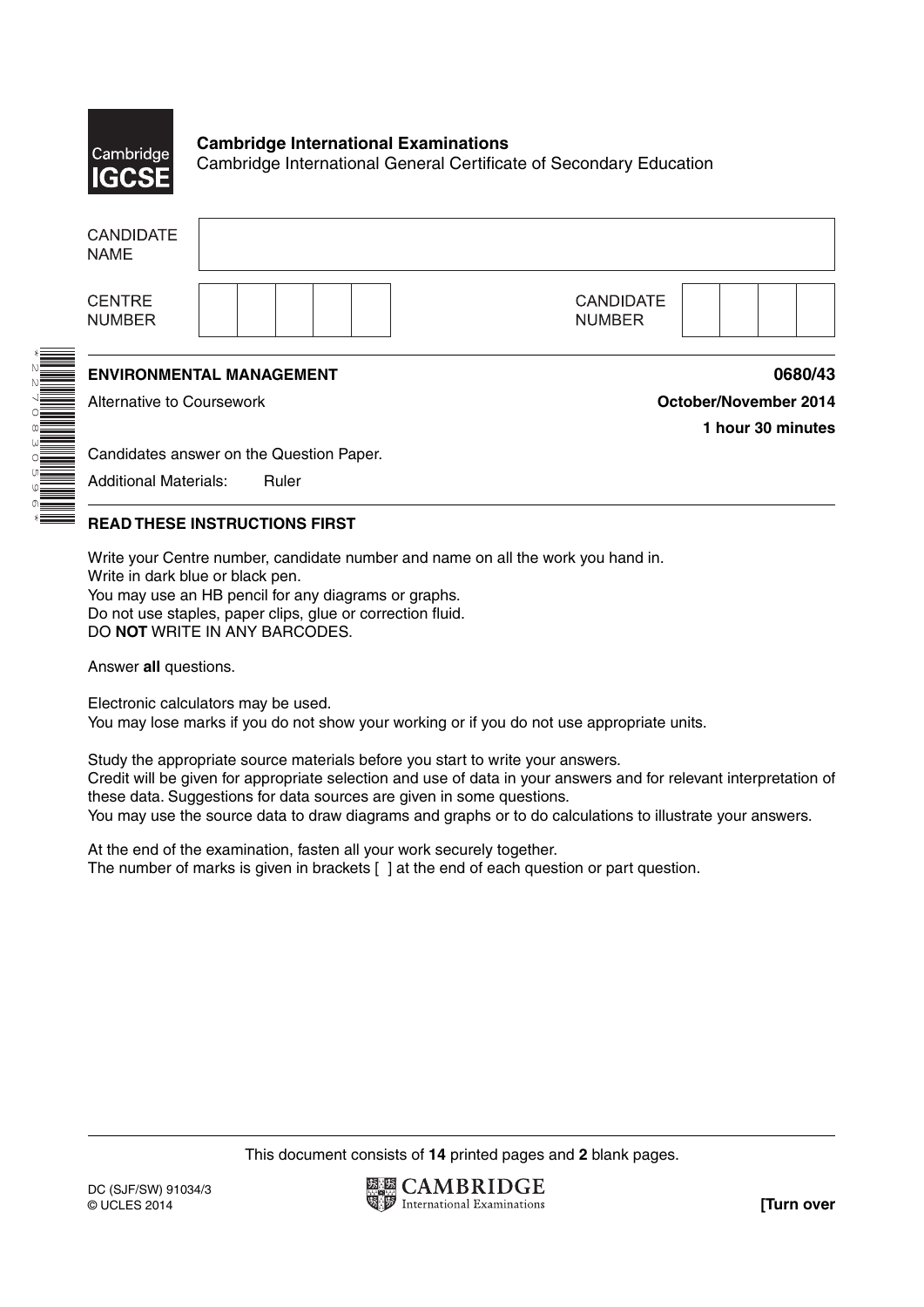**world map**

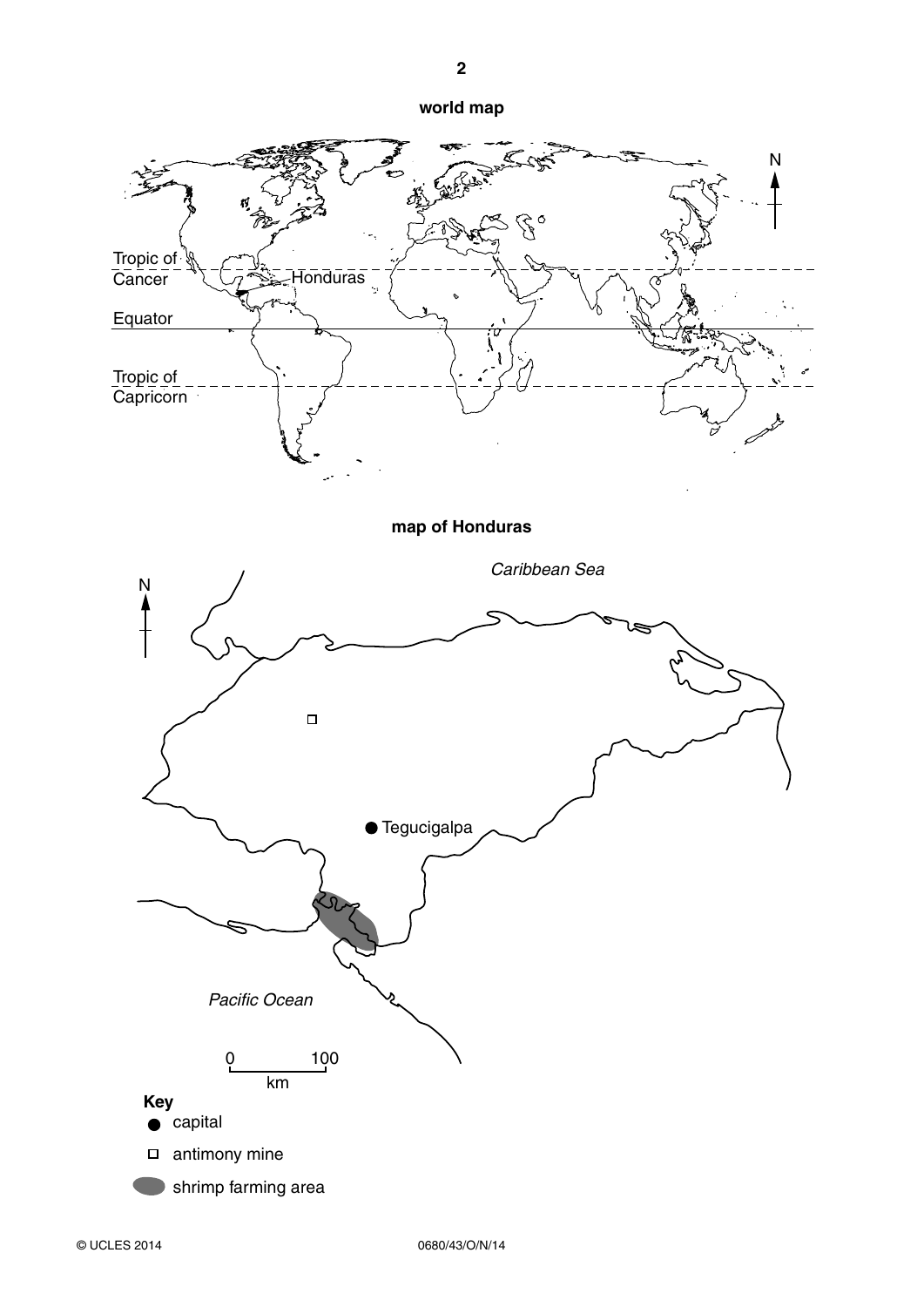**Area of Honduras**: 112 090 sq km

**Population**: 8 500 000

**Children per woman**: 2.9

**Life expectancy**: 71yrs

**Currency**: lempiras (20 =1 US\$)

**Languages**: Spanish, Amerindian languages

**Climate**: subtropical in lowlands, temperate in the mountains

**Terrain**: narrow coastal plains, mountains in the interior

**Main exports**: shrimps, clothing, coffee, car parts, cigars, bananas, antimony, palm oil and timber.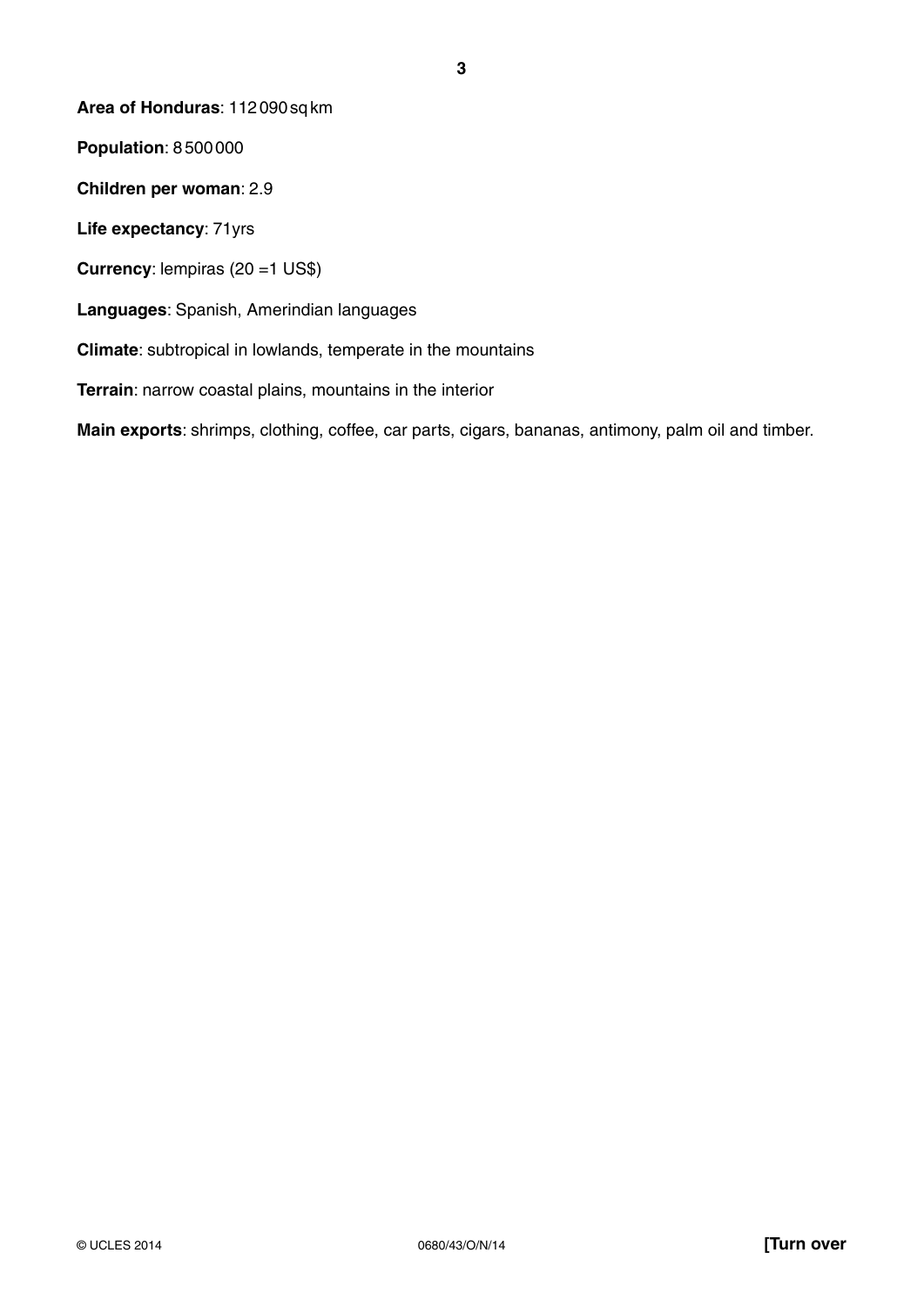- **1 (a)** The population of Honduras mainly work in the agricultural and fishing industries. However, there is still a high level of underemployment. The government is trying to encourage production of goods for export.
	- **(i)** Suggest what is meant by the term underemployment.



 **(b)** The diagram shows a shrimp.



Shrimp farming along the coast of Honduras has been developed to meet increasing world demand. At first, nearly all the shrimps in Honduras caught from the wild were exported. Large areas of mangrove swamps were cleared to make shallow ponds to grow shrimps in salty water. In order to meet world demand, 99% of shrimps in Honduras are now produced from larvae raised in nursery ponds. They are then released into the shallow ponds.

The natural food chain is shown below.

algae  $\rightarrow$  shrimp  $\rightarrow$  bullseye fish  $\rightarrow$  pelican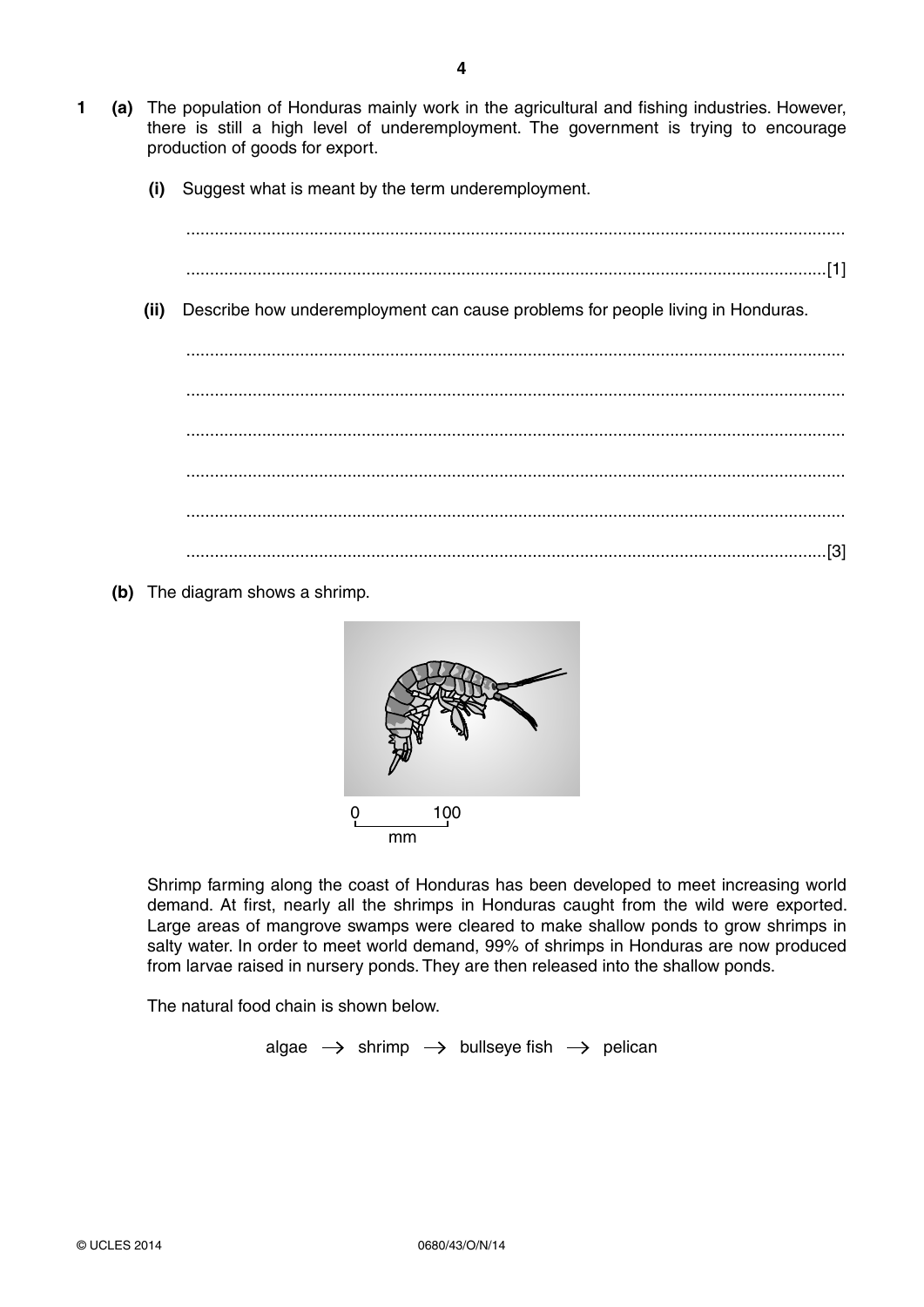$(i)$ Suggest what changes may have occurred to the wild populations of bullseye fish and pelicans since shrimp farming began.

Give a reason for your answer. A scientist said, 'Cutting down the mangroves to allow shrimp farming in salty lagoons is  $(ii)$ not a sustainable activity'. Suggest why the scientist said this. (iii) Suggest how the growth of shrimp farming can be controlled to make it a sustainable activity.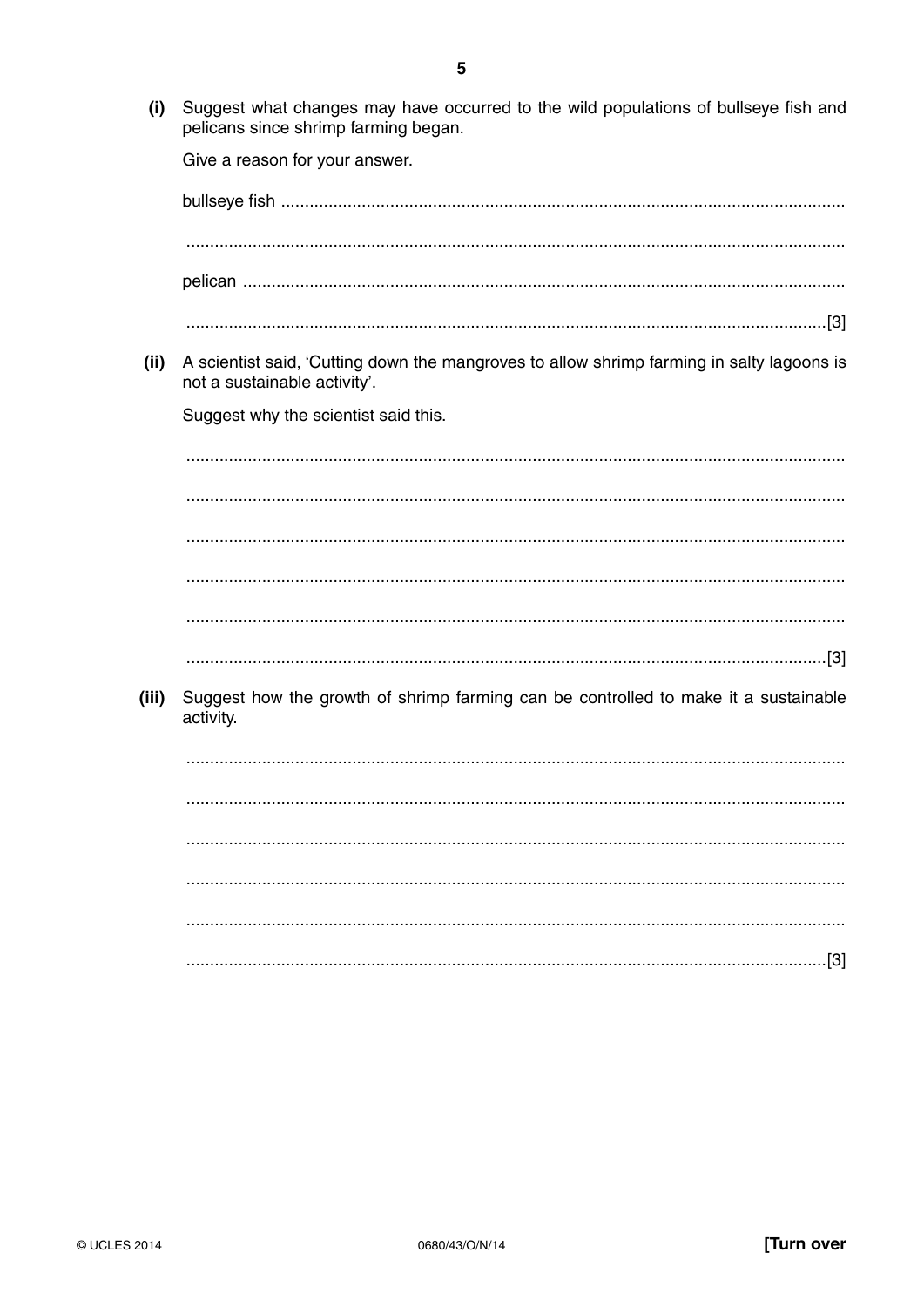**(c) (i)** The scientist recorded the mass of shrimp harvest from six ponds, where a low density stocking method was used.

| pond                                 |     |     |    |     |     |     |
|--------------------------------------|-----|-----|----|-----|-----|-----|
| mass of shrimp<br>harvest /kg per ha | 420 | 370 | 70 | 480 | 320 | 360 |

Plot the data as a graph on the grid below.



[4]

 **(ii)** Suggest a possible reason for the low yield from pond **C**.

 ........................................................................................................................................... .......................................................................................................................................[1]

 **(iii)** The scientist decided to exclude the result from pond **C**. Calculate the average mass of shrimp harvest per hectare, excluding pond **C**.

Space for working.

........................................................... [1]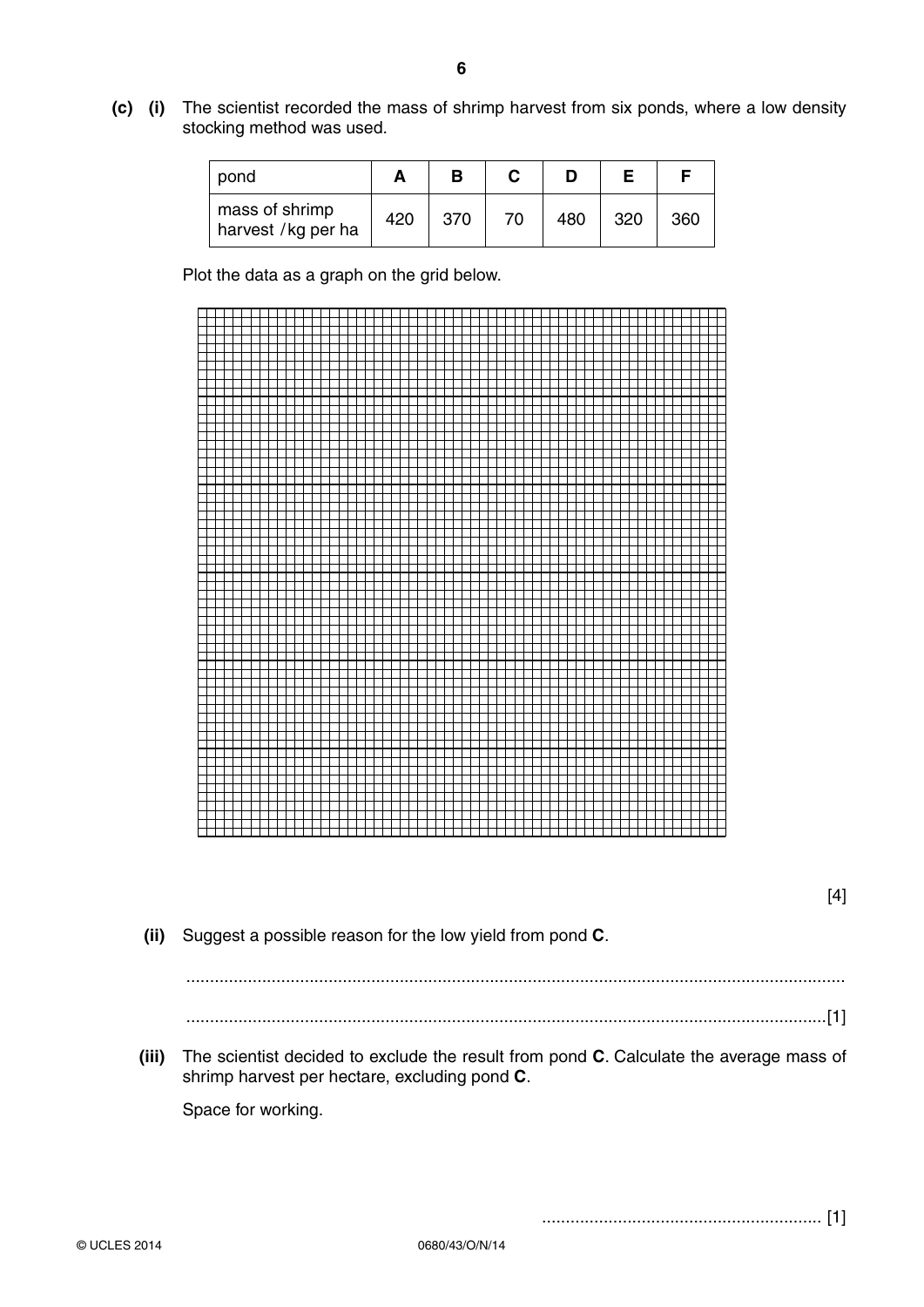**(iv)** Suggest why the scientist decided not to include the result from pond **C** when calculating the average mass of shrimp harvest per hectare.

 ........................................................................................................................................... .......................................................................................................................................[1]

- **(d)** Some intensive shrimp farms use small ponds with very high stocking densities. They can produce 10 000 kg per ha. However, these small ponds must have air pumped into them and regular changes of water to remove shrimp waste. These shrimp are fed on high protein pellets. The production costs are 8 US\$/ha per harvest. The costs of the low density method is only 2 US\$/ha per harvest.
	- **(i)** Explain why the shrimps need to be fed high protein pellets in these farms.

 ........................................................................................................................................... .......................................................................................................................................[1]  **(ii)** Describe the possible risks and rewards of high density stocking methods for shrimp farmers. risks ................................................................................................................................... ........................................................................................................................................... ........................................................................................................................................... rewards .............................................................................................................................. ........................................................................................................................................... .......................................................................................................................................[3]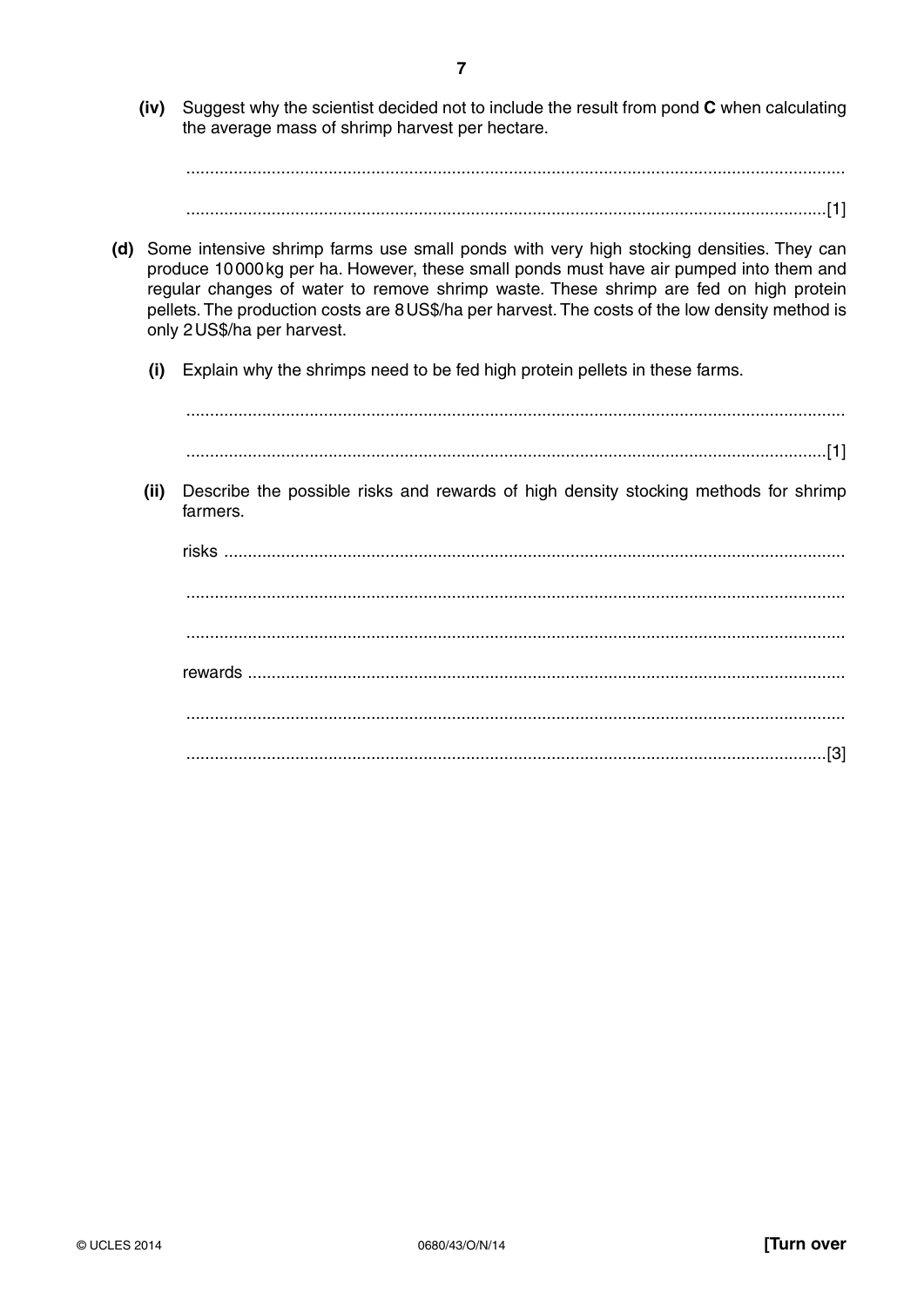**(e)** The graph below shows the annual shrimp harvest in the Americas and Honduras over a ten year period.

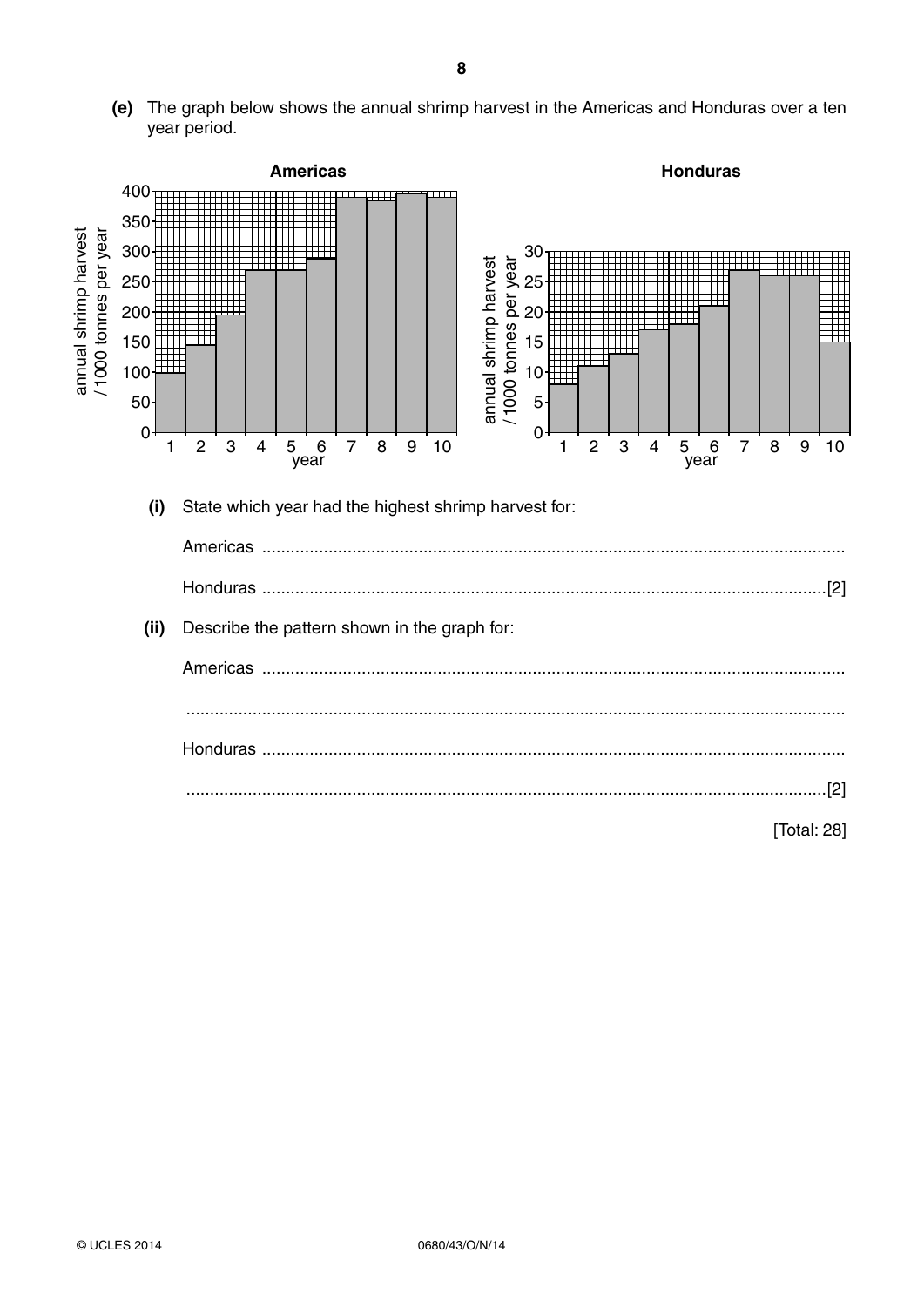- $\mathbf 2$ (a) Antimony ore has been extracted from one shaft mine in Honduras for many years. The government has recently decided to give licenses for open pit (cast) and shaft mining of antimony and other ores. Some people are worried that new mining activity will cause problems.
	- $(i)$ Describe the main differences between open pit (cast) and shaft mining.

(ii) Suggest why people living near the proposed open pit (cast) mines may be adversely affected by these mining developments.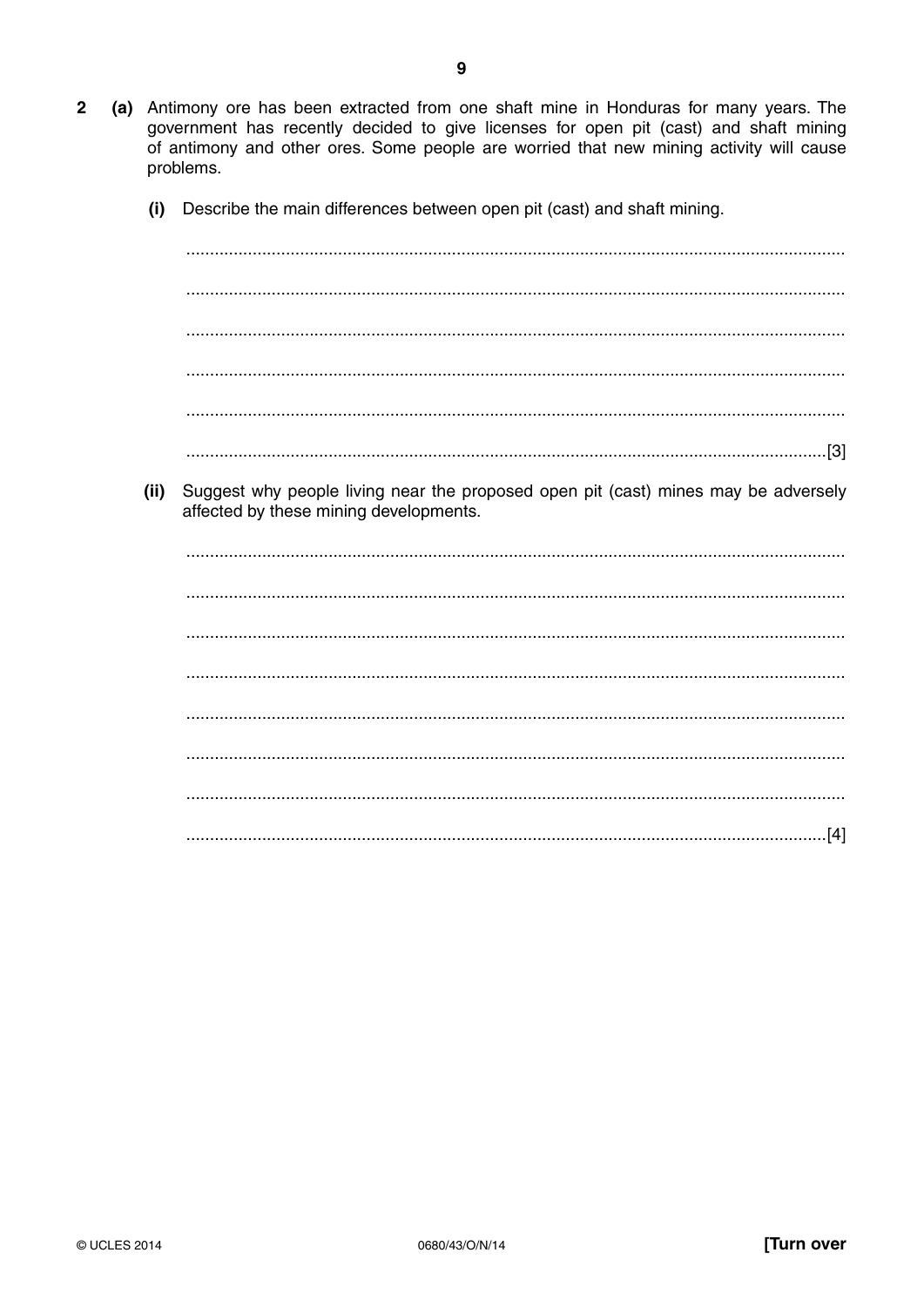- **(b)** Antimony is a toxic metal. Most of the antimony is extracted from the ore that is removed from the existing shaft mine. Many piles of mining waste are left behind. These waste piles release antimony into the groundwater after it has rained. Antimony accumulates in plants and reduces their growth.
	- **(i)** A student carried out a survey to investigate plant growth near one waste pile. The survey was carried out between points **P** and **Q**, shown on the cross section diagram below.



Draw an **X** on the diagram to show where you would expect the most antimony to be found after it has rained. [1]

- **P Q** distance from **P**/m 0 10 20 30 40 50 60 height of tallest plant/cm  $\begin{vmatrix} 3 & 4 & 6 & 6 \end{vmatrix}$  6 8 12 12 bare ground  $\frac{1}{6}$  | 90 | 85 | 75 | 70 | 60 | 50 | 55
- **(ii)** The results of the survey are shown in the table.

Describe the pattern of results for:

| $\begin{minipage}{.4\linewidth} \begin{tabular}{l} \hline \textbf{0} & \textbf{0} & \textbf{0} \\ \hline \textbf{1} & \textbf{0} & \textbf{0} \\ \textbf{0} & \textbf{0} & \textbf{0} \\ \end{tabular} \end{minipage} \begin{minipage}{.4\linewidth} \begin{tabular}{l} \hline \textbf{1} & \textbf{0} \\ \textbf{0} & \textbf{0} \\ \end{tabular} \end{minipage} \begin{minipage}{.4\linewidth} \begin{tabular}{l} \hline \textbf{2} & \textbf{0} \\ \textbf{1} & \textbf{0} \\ \end{$ |  |  |
|-----------------------------------------------------------------------------------------------------------------------------------------------------------------------------------------------------------------------------------------------------------------------------------------------------------------------------------------------------------------------------------------------------------------------------------------------------------------------------------------|--|--|
|                                                                                                                                                                                                                                                                                                                                                                                                                                                                                         |  |  |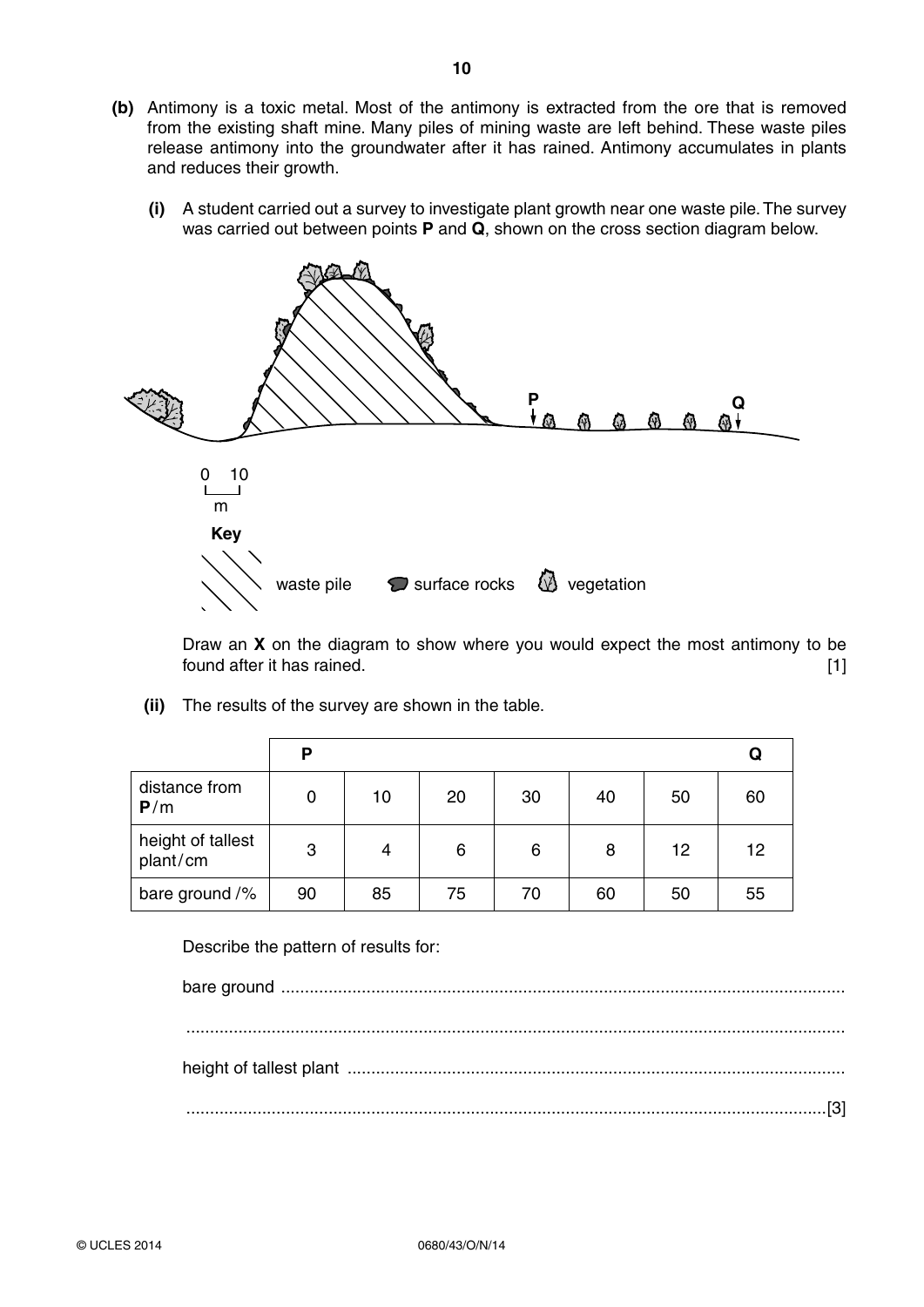(iii) The student used the equipment shown below, to carry out the survey between points P and  $Q$ .



Using the equipment shown, describe a method the student could have used to carry out the survey between points P and Q.

| (iv) | State one other measurement the student could have recorded from the plants. |
|------|------------------------------------------------------------------------------|
|      | $\lfloor 1 \rfloor$                                                          |
| (v)  | Suggest one way the student could have improved the survey.                  |
|      |                                                                              |
|      |                                                                              |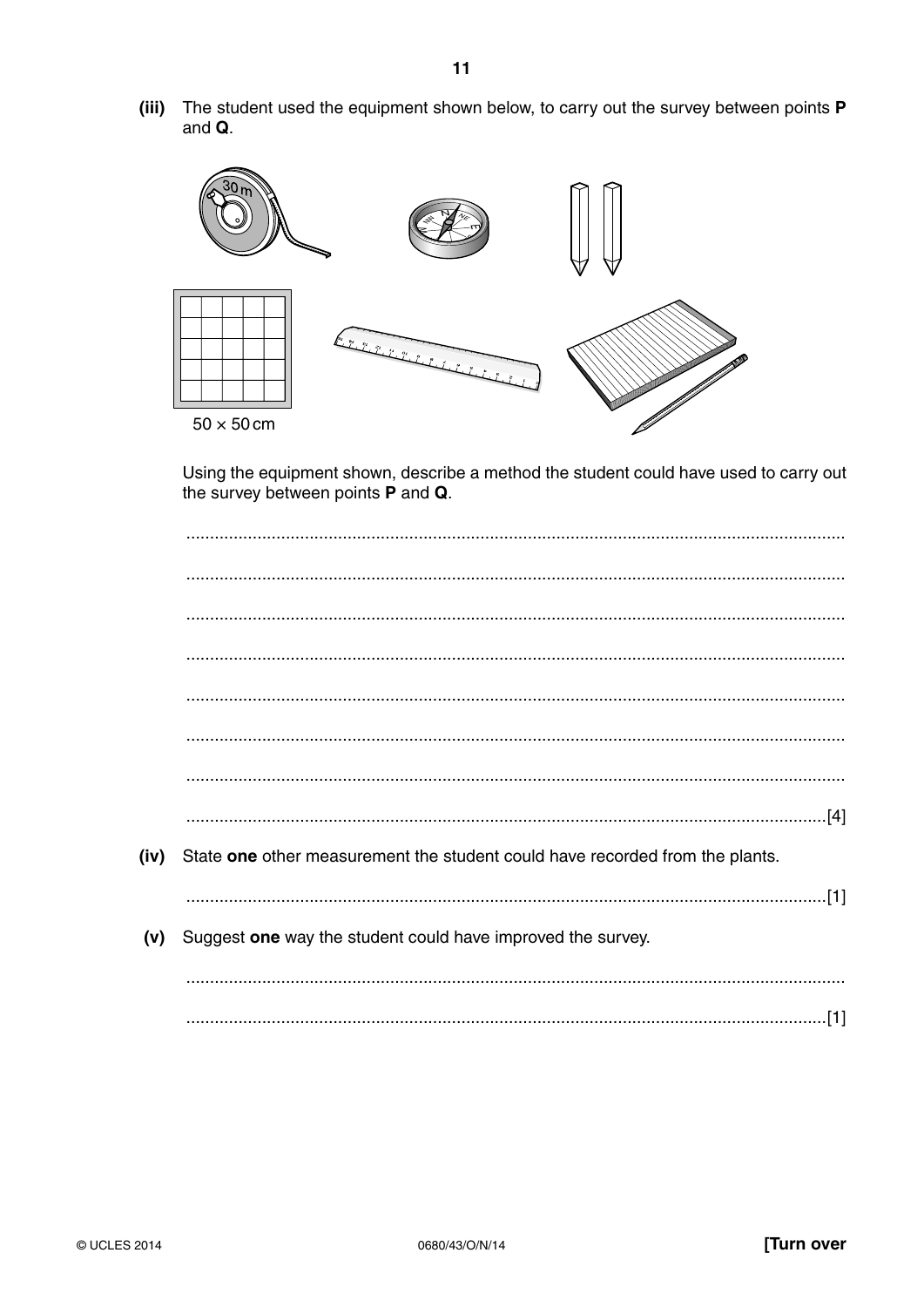- **(c)** People living near these waste piles were worried that their drinking water was contaminated with antimony. The student wanted to find out if a plant species could be used to detect antimony in water samples. The student decided to use mung beans for the following reasons:
	- seeds germinate quickly
	- seedlings are fast growing
	- the length of roots can be easily measured

The student used the method shown below.



The control dish contained bottled water. The other dishes contained water collected from locations between points **P** and **Q**.

The roots of the mung beans were measured after 7 days. The results are shown in the table.

| water sample | average length of root/mm |
|--------------|---------------------------|
| control      | 50                        |
| А            | 43                        |
| В            | 10                        |
| r.           | 27                        |
|              | 14                        |

 **(i)** Complete the table below to show the most likely order of antimony contamination. The first box has been completed for you.

least contaminated most contaminated

| Teast contaminated |      | THUST CONTRIBUTIONS |   |
|--------------------|------|---------------------|---|
| control            | <br> | <br>                | ┕ |

 **(ii)** Explain why the student used a control dish.

 ........................................................................................................................................... .......................................................................................................................................[1]

 **(iii)** List **two** factors the student should have kept the same for all the dishes.

 ........................................................................................................................................... .......................................................................................................................................[2]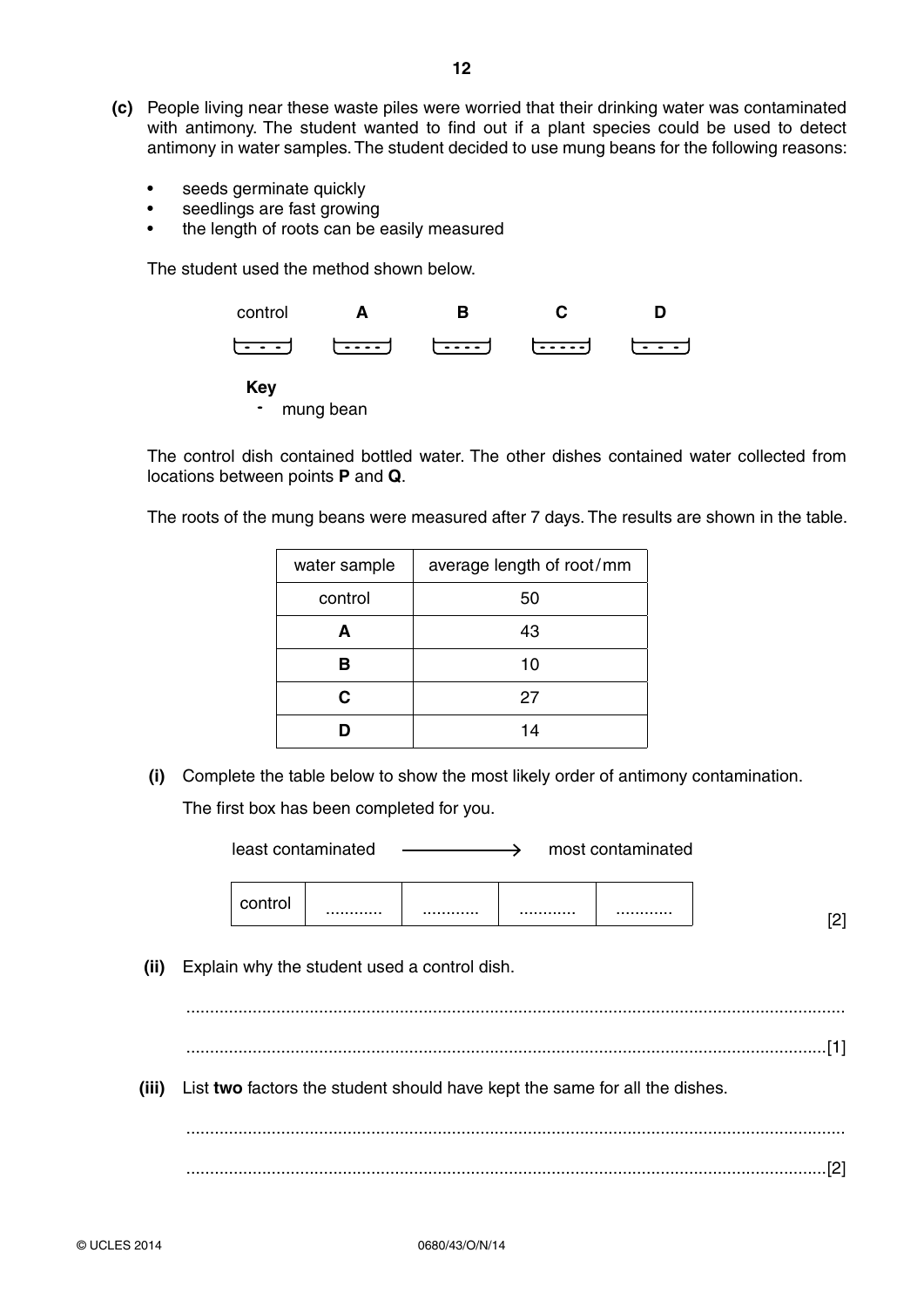**(iv)** The student repeated the experiment using water with known concentrations of antimony. The results are shown in the graph below.



Using the graph, estimate the antimony concentration in the dishes **A**, **B**, **C** and **D**.

| ppb  ppb |  |
|----------|--|

 **(v)** Write the letters **A**, **B**, **C** and **D** between points **P** and **Q** to show the most likely position of each water sample on the cross section diagram below.

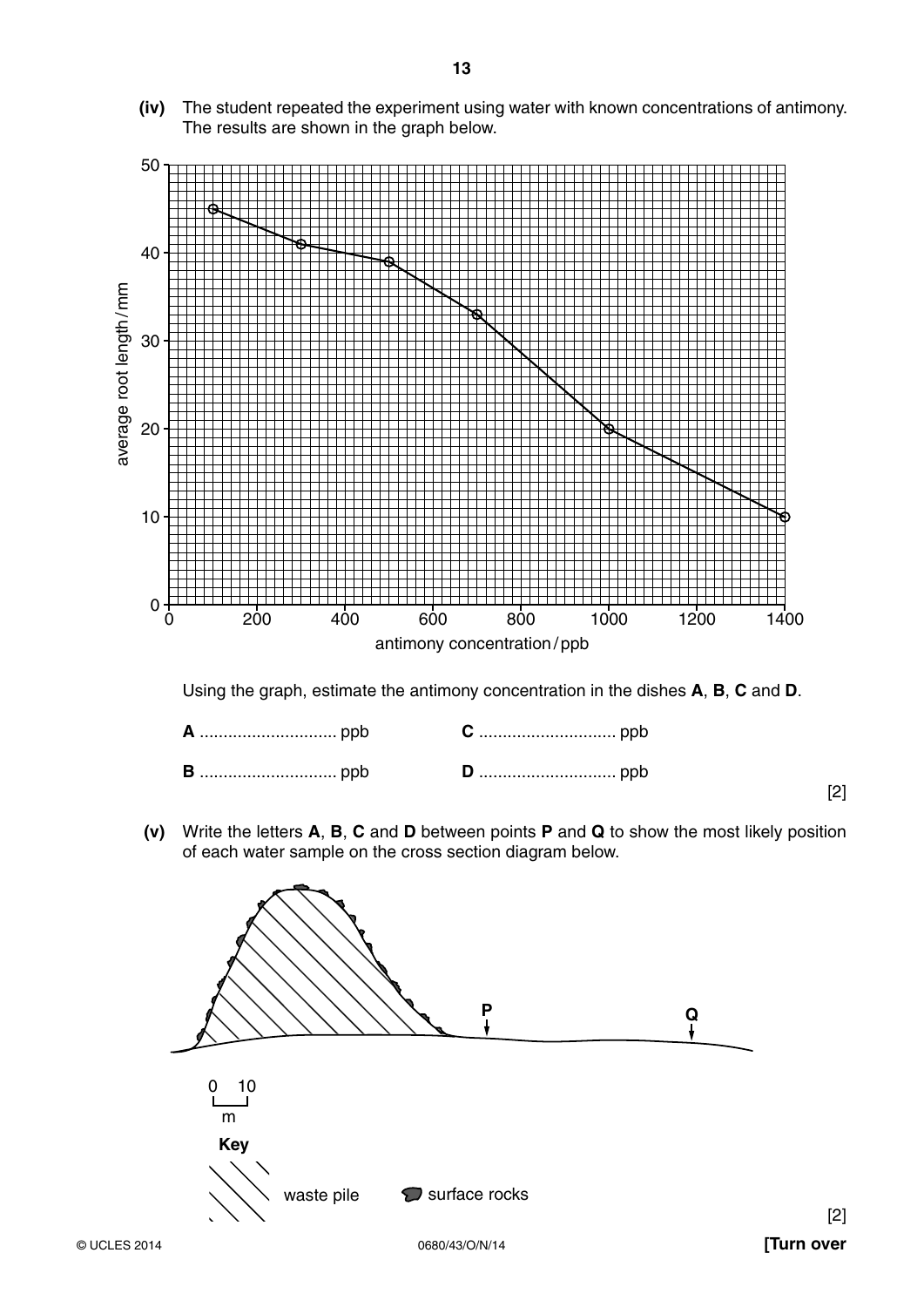(d) The student studied the rainfall data for this mining region. Average monthly rainfall is shown in the table.

| month               |                                 | - | M |    | M  |    |    |    |     |   | N  |   |
|---------------------|---------------------------------|---|---|----|----|----|----|----|-----|---|----|---|
| average rainfall/mm | 1 ∩<br>$\overline{\phantom{a}}$ |   |   | 26 | -- | 80 | 70 | 74 | 151 | ᇬ | 38 | 4 |

The student carried out both surveys in March.

Suggest why the student decided to repeat both surveys in June and September.

(e) Do you think more licences for antimony mining should be given in the future? Explain your point of view.

|  | [4] |
|--|-----|

[Total: 32]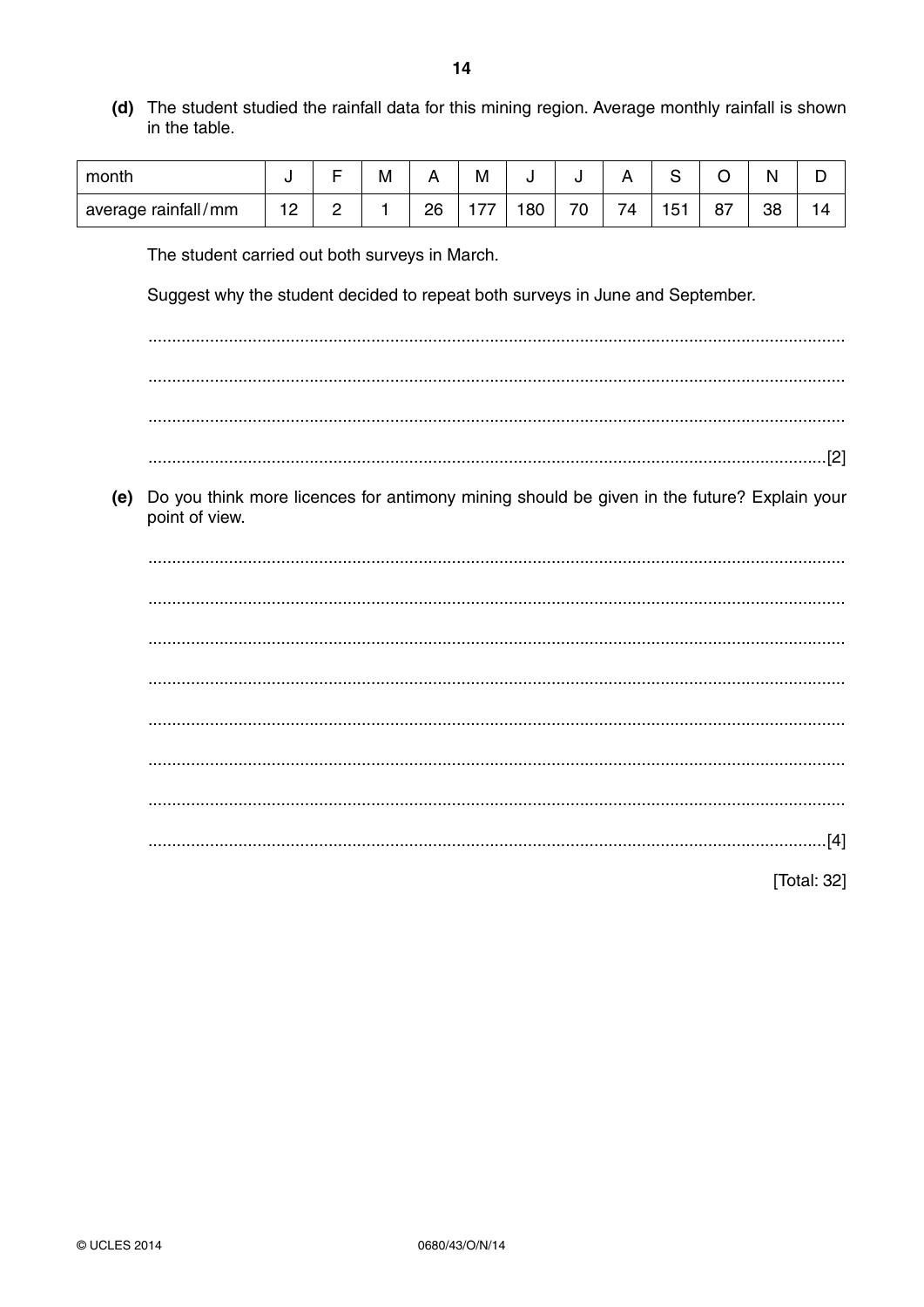## **BLANK PAGE**